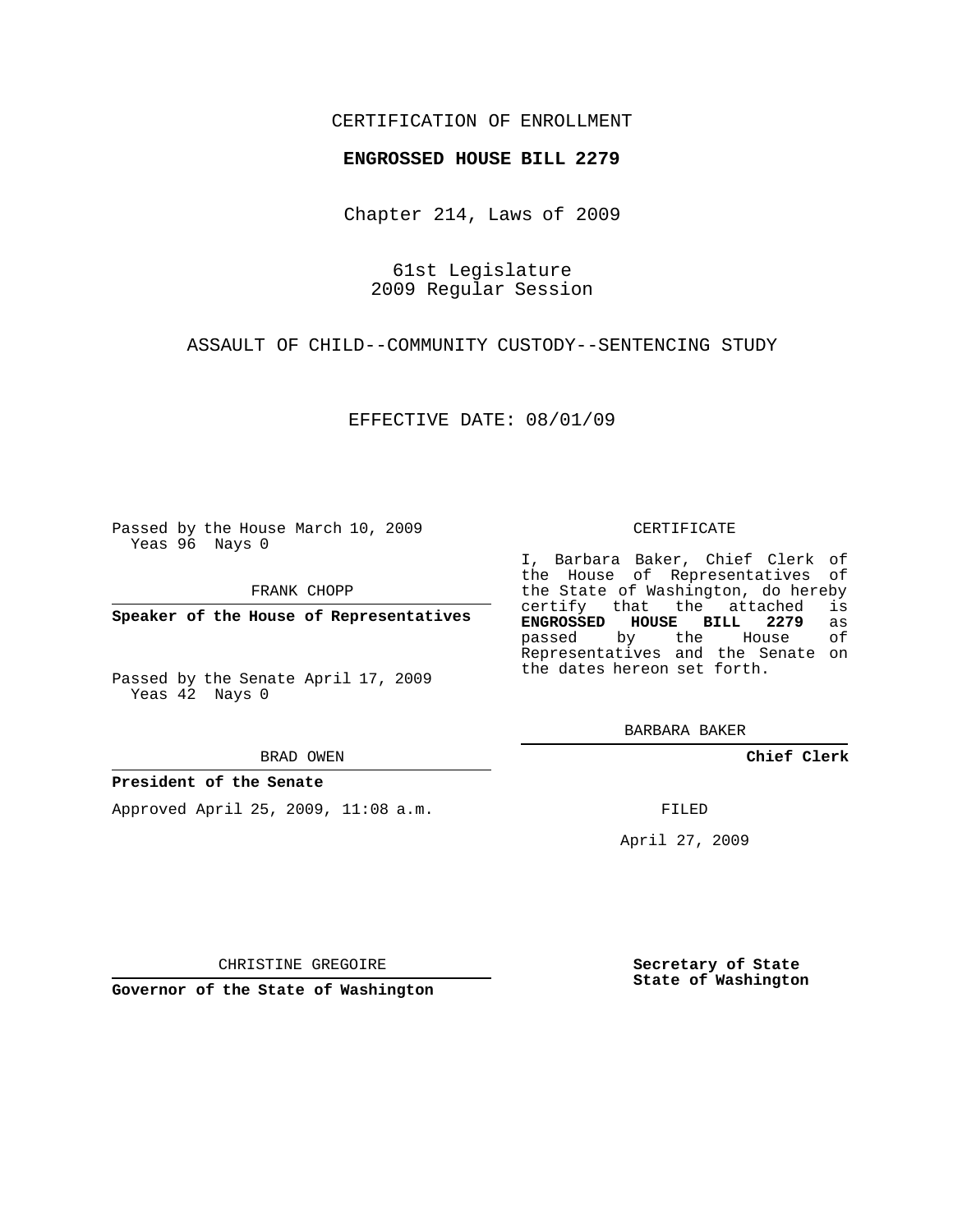# **ENGROSSED HOUSE BILL 2279** \_\_\_\_\_\_\_\_\_\_\_\_\_\_\_\_\_\_\_\_\_\_\_\_\_\_\_\_\_\_\_\_\_\_\_\_\_\_\_\_\_\_\_\_\_

\_\_\_\_\_\_\_\_\_\_\_\_\_\_\_\_\_\_\_\_\_\_\_\_\_\_\_\_\_\_\_\_\_\_\_\_\_\_\_\_\_\_\_\_\_

Passed Legislature - 2009 Regular Session

**State of Washington 61st Legislature 2009 Regular Session**

**By** Representatives Hurst, Hope, Dunshee, Kelley, and Roach

Read first time 02/23/09. Referred to Committee on Public Safety & Emergency Preparedness.

 AN ACT Relating to the offense of assault of a child in the first degree by requiring the review of the sentencing of offenders and modifying the conditions of release; amending RCW 9.94A.703; creating new sections; and providing an effective date.

BE IT ENACTED BY THE LEGISLATURE OF THE STATE OF WASHINGTON:

 NEW SECTION. **Sec. 1.** This act shall be known as the Eryk Woodruff public safety act of 2009.

 NEW SECTION. **Sec. 2.** (1) The sentencing guidelines commission shall review the crime of assault of a child in the first degree as it relates to: The elements of the crime, sentencing under the sentencing reform act grid, all provisions providing for exceptional sentences both above and below the standard sentencing ranges, judicial discretion in sentencing, earned early release, and community custody requirements. As part of its review, the commission shall:

 (a) Study the relevant provisions of the sentencing reform act 16 relating to assault of a child in the first degree;

 (b) Consider the revision of the sentencing range for assault of a child in the first degree which includes, but is not limited to, taking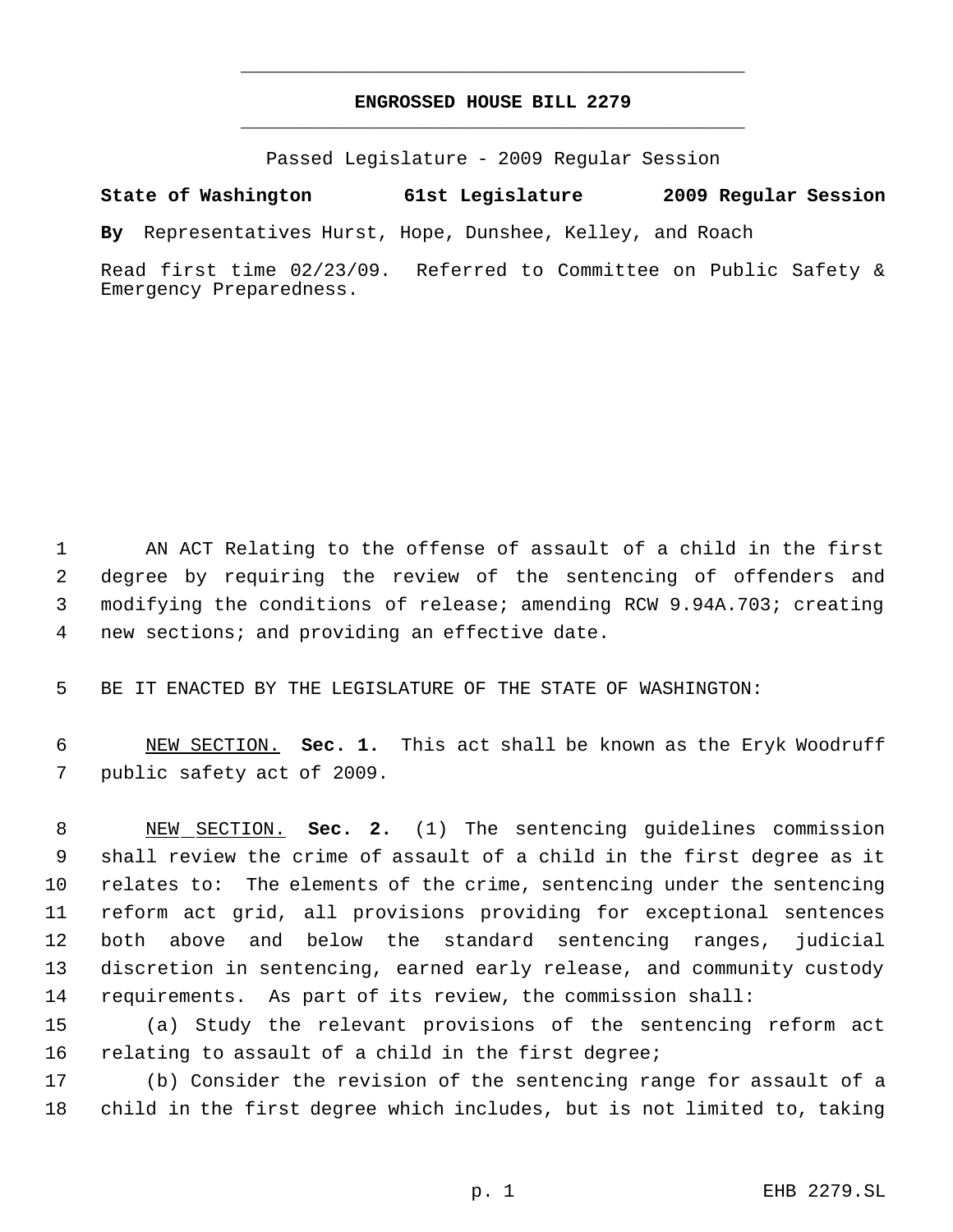into consideration the violence of the offense, the age of victims, the criminal history of the offender, the mental health capacity of the offender, and the risk of the offender reoffending in the community;

 (c) Consider the use of advisory sentencing guidelines for assault of a child in the first degree;

 (d) Consider the modification of the mandatory minimum term of confinement for an offender convicted of assault of a child in the first degree;

 (e) Consider altering the statutory provisions surrounding earned early release for an offender convicted of assault of a child in the first degree;

 (f) Consider restructuring or adjusting the statutory community custody conditions for offenders convicted of assault of a child in the first degree;

 (g) Consider the use of determinate plus sentencing that provides for a minimum and a maximum term of confinement for an offender convicted of assault of a child in the first degree; and

(h) Determine the fiscal impact of any proposed recommendations.

 (2) The commission shall review and make recommendations regarding the revision or modification of the sentences of offenders convicted of the crime of assault of a child in the first degree.

 (3) The commission shall submit its findings to the appropriate committees of the legislature no later than December 31, 2009.

 **Sec. 3.** RCW 9.94A.703 and 2008 c 231 s 9 are each amended to read as follows:

 When a court sentences a person to a term of community custody, the court shall impose conditions of community custody as provided in this section.

 (1) **Mandatory conditions.** As part of any term of community custody, the court shall:

 (a) Require the offender to inform the department of court-ordered 32 treatment upon request by the department;

 (b) Require the offender to comply with any conditions imposed by the department under RCW 9.94A.704;

35 (c) If the offender was sentenced under RCW ((9.94A.712)) 9.94A.507 36 for an offense listed in RCW  $(9.94A.712)$   $(9.94A.507(1)(a)$ , and the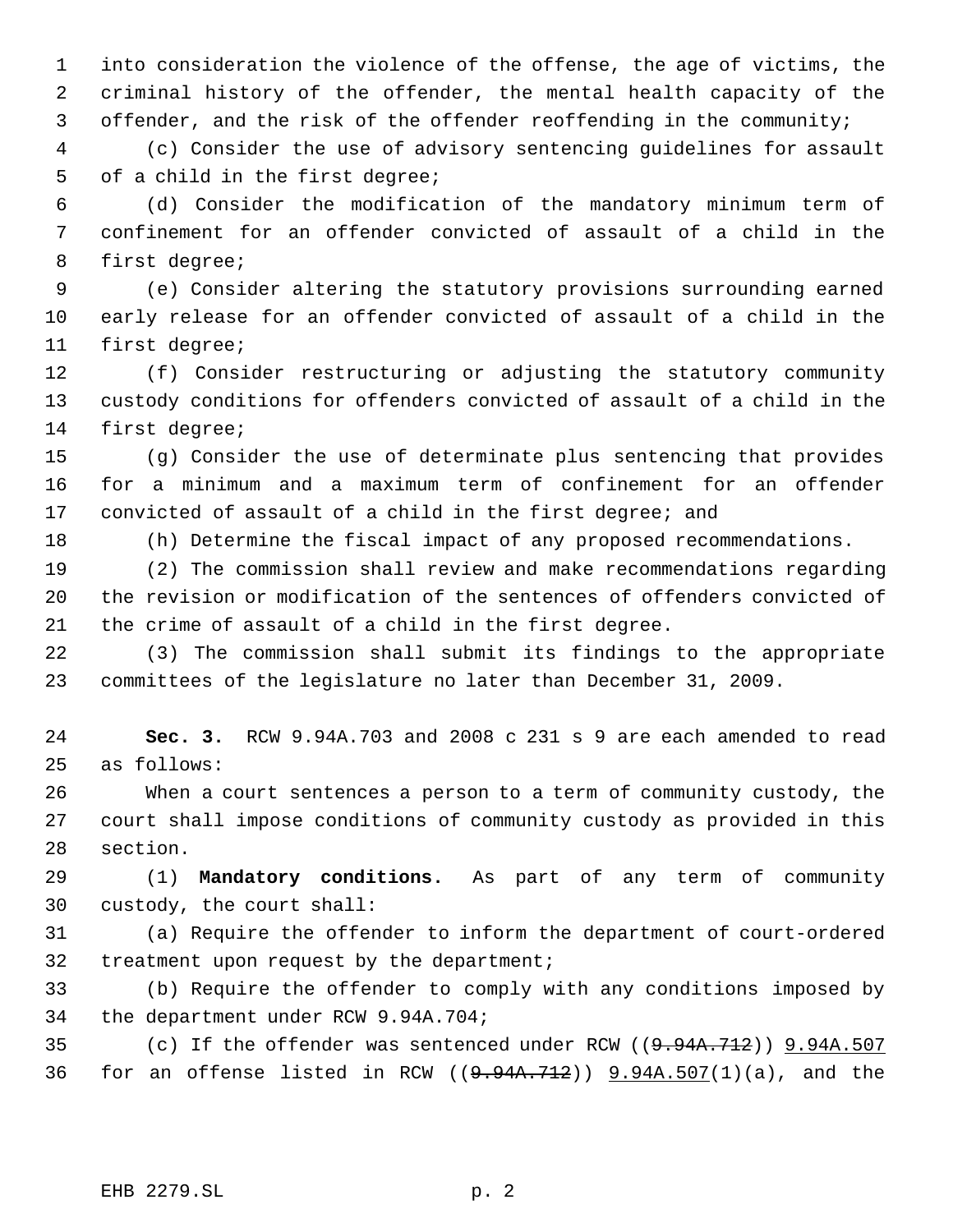victim of the offense was under eighteen years of age at the time of the offense, prohibit the offender from residing in a community protection zone;

 (d) If the offender was sentenced under RCW 9A.36.120, prohibit the 5 offender from serving in any paid or volunteer capacity where he or she has control or supervision of minors under the age of thirteen.

 (2) **Waivable conditions.** Unless waived by the court, as part of 8 any term of community custody, the court shall order an offender to:

 (a) Report to and be available for contact with the assigned 10 community corrections officer as directed;

 (b) Work at department-approved education, employment, or community 12 restitution, or any combination thereof;

 (c) Refrain from possessing or consuming controlled substances except pursuant to lawfully issued prescriptions;

(d) Pay supervision fees as determined by the department; and

 (e) Obtain prior approval of the department for the offender's residence location and living arrangements.

 (3) **Discretionary conditions.** As part of any term of community custody, the court may order an offender to:

 (a) Remain within, or outside of, a specified geographical boundary;

 (b) Refrain from direct or indirect contact with the victim of the crime or a specified class of individuals;

(c) Participate in crime-related treatment or counseling services;

 (d) Participate in rehabilitative programs or otherwise perform affirmative conduct reasonably related to the circumstances of the offense, the offender's risk of reoffending, or the safety of the community;

(e) Refrain from consuming alcohol; or

(f) Comply with any crime-related prohibitions.

(4) **Special conditions.**

 (a) In sentencing an offender convicted of a crime of domestic violence, as defined in RCW 10.99.020, if the offender has a minor child, or if the victim of the offense for which the offender was convicted has a minor child, the court may order the offender to participate in a domestic violence perpetrator program approved under RCW 26.50.150.